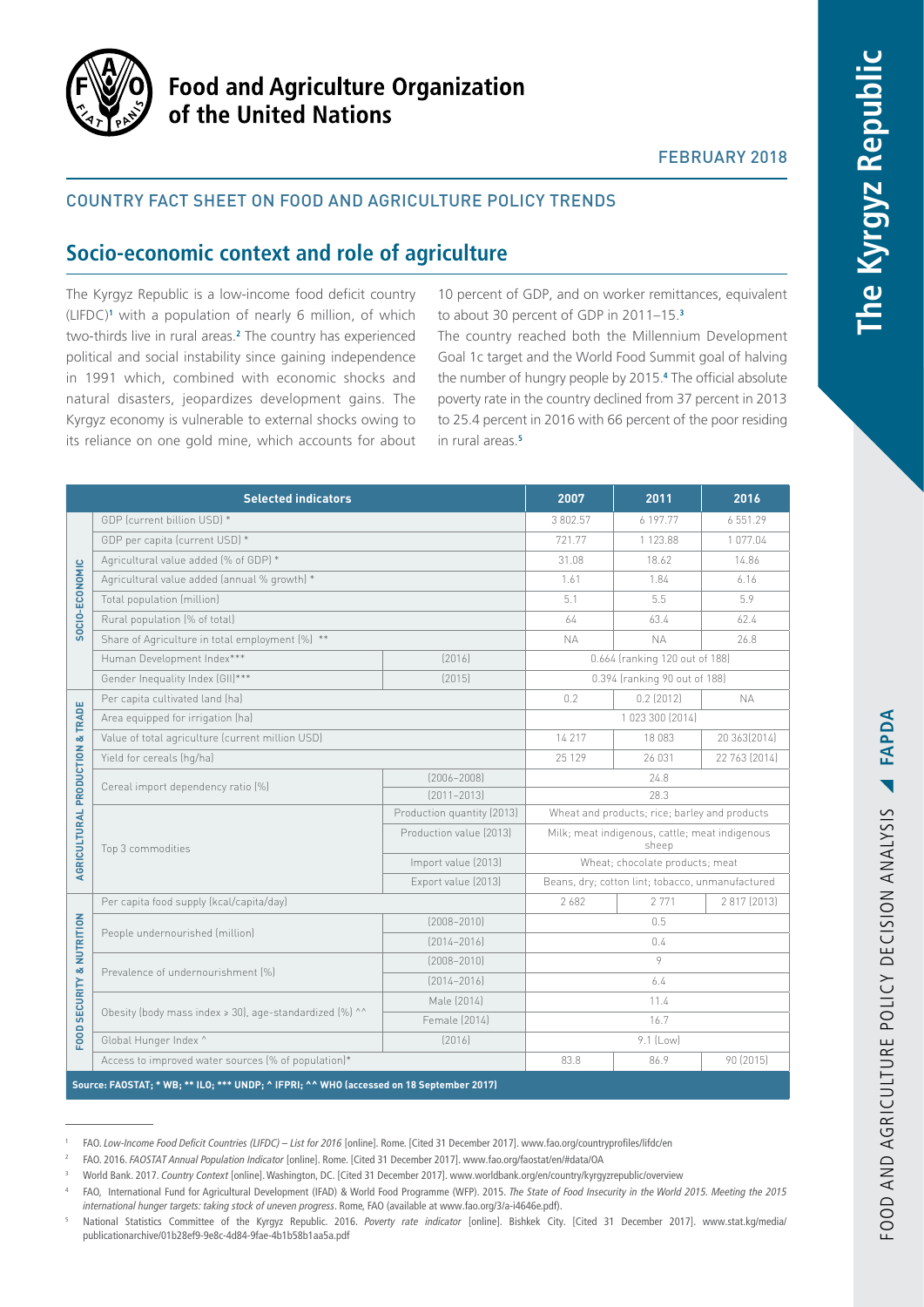The country also made progress in reducing both the prevalence of undernourishment in the total population from 9.7 percent to 6.4 percent between 2004–2006 and 2014–2016 and that of child stunting from 18.1 percent to 12.9 percent between 2005 and 2016.<sup>6</sup> However, micronutrient deficiencies, overweight and obesity increased significantly over the last few years, coexisting simultaneously. The Kyrgyz Republic experiences severe levels of anaemia in the population (42.6 percent in children under five, and 37.8 percent in pregnant women), and the prevalence of vitamin A deficiency in adults is high (32.9 percent).**<sup>7</sup>** Non-communicable diseases (NCDs) are increasing with 80 percent of all deaths caused by cardiovascular diseases, cancer, chronic respiratory diseases and diabetes.**<sup>8</sup>**According to the MDG progress report, although the Kyrgyz Republic has made progress in terms of indicators related to extreme poverty reduction, it falls behind as regards maternal and child mortality, gender equality, fighting HIV/AIDS, and access to clean water and sanitation.**<sup>9</sup>**

The Kyrgyz Republic relies primarily on agriculture, which accounts for 15 percent of GDP in 2016.**<sup>10</sup>** However, the share of the

agricultural sector in total GDP has decreased substantially since 2000 (down from 34 percent).**<sup>11</sup>** High economic disparities between the rural areas of the North and South regions of the country also persist: the North produces about 60 percent of GDP, whereas the South produces less than 30 percent of the country's GDP.**<sup>12</sup>** After independence from the Soviet Union in 1991, the government implemented several market-oriented reforms and land-reform policies, which converted the agricultural sector into an engine for growth during the late 1990s, resulting in robust economic expansion. However, growth in agriculture, as well as in the economy overall, has stagnated in more recent years owing to political volatility, economic shocks and frequent natural disasters. Over the last 25 years a number of structural issues have undermined the development of the agricultural sector, for example the prevalence of small-scale semi-subsistence farms, disinvestment in the sector, the inadequate technological level of production, land degradation (especially pasture), and an insufficient level of human and social capital in the sector.**<sup>13</sup>**

# **1. Government objectives in agriculture and food and nutrition security**

The Kyrgyz Republic's economic development has been driven by medium-term programmes since 2007. The Government's vision for development is expressed in the **National Sustainable Development Strategy for the Kyrgyz Republic for the period of 2013–2017**, which focuses on: ensuring sustainable economic development and macro-economic stability; improving the agroindustrial sector; increasing agriculture production levels and product quality and expanding infrastructure.**<sup>14</sup>** The development of the **National Sustainable Development Strategy mid-term (2018–2023)** and **long-term (to 2040) programmes** aligned with Sustainable Development Goals (SDGs) is under way.

To implement the National Sustainable Development Strategy 2013–2017, the country adopted the **Programme of Transition to Sustainable Development of the Kyrgyz Republic for the period of 2013–2017**, which is a five-year plan whose main priorities are economic and environmental sustainability and human development.**<sup>15</sup>**

The long-term vision for food security is defined by the **Concept of Food Security (2009–2019)**, which sets out ways and

mechanisms to minimize food insecurity by stimulating domestic production. The legislative basis for food security is Law 183 of the Kyrgyz Republic **On Food Security of the Kyrgyz Republic (2008)**. **<sup>16</sup>** This is supplemented by Law 166 **On agricultural development (2009)**, which defines the long-term vision for agriculture and focuses on ensuring food security, developing the agro-industrial sector and creating favourable conditions for rural livelihoods.

In 2015, the government adopted the National Food Security and Nutrition Programme (2015–2017) which aims to serve as a road map to fulfilling people's rights to food, healthy nutrition and development and to ensure the availability of food through intensive development of the agriculture sector and regulation of food imports and exports. In addition, the programme aims to ensure people's physical and economic access to food, particularly for vulnerable rural populations. Another priority of the programme is to increase dietary quality, diversity and caloric intake, as well as control and supervise food safety. The planning process for the **2018–2022 Food Security and Nutrition** 

<sup>6</sup> FAO, IFAD, United Nations International Children's Emergency Fund (UNICEF), WFP & World Health Organization (WHO). 2017. *The State of Food Security and Nutrition in the World 2017. Building Resilience for Peace and Food Security*. Rome (available at [www.fao.org/3/a-I7695e.pdf\)](www.fao.org/3/a-I7695e.pdf).

FAO Regional Office for Europe and Central Asia. 2015. Addressing the social and economic burden of malnutrition through nutrition-sensitive agricultural and food policies in the region of *Europe and Central Asia* [online]. Budapest. [Cited 31 December 2017]. <www.fao.org/3/a-mo398e.pdf>

<sup>8</sup> WHO. 2014. *Non-communicable diseases (NCD) Country Profiles* [online]. Geneva. [Cited 31 December 2017]. [www.who.int/nmh/countries/kgz\\_en.pdf](www.who.int/nmh/countries/kgz_en.pdf)?ua=1

<sup>9</sup> Global Partnership for Effective Development Cooperation. 2016. *Monitoring Profile – The Kyrgyz Republic* [online]. New York, USA. [Cited 31 December 2017]. [http://effectivecooperation.org/](http://effectivecooperation.org/wp-content/uploads/2016/10/Kyrgyzstan_20.10.pdf) [wp-content/uploads/2016/10/Kyrgyzstan\\_20.10.pdf](http://effectivecooperation.org/wp-content/uploads/2016/10/Kyrgyzstan_20.10.pdf) 

<sup>10</sup> World Bank. 2017. *World Bank Open Data* [online]. Washington, DC. [Cited 31 December 2017]. [https://data.worldbank.org/indicator/NV.AGR.TOTL.ZS?locations=ZW&name\\_desc=true](https://data.worldbank.org/indicator/NV.AGR.TOTL.ZS?locations=ZW&name_desc=true)

<sup>11</sup> FAO. 2011. *The Kyrgyz Republic: Opportunities and challenges to agricultural growth*. Rome (available at [www.fao.org/3/a-i2711e.pdf](http://www.fao.org/3/a-i2711e.pdf)).

<sup>&</sup>lt;sup>12</sup> European Union (EU). 2016. Action Document for the Integrated Rural Development Program (IRD) in the Kyrgyz Republic [online]. Brussels. [Cited 31 December 2017]. [https://ec.europa.eu/](https://ec.europa.eu/europeaid/sites/devco/files/aap-financing-kyrgyzstan-annex2-c_2016_8290_en.pdf) [europeaid/sites/devco/files/aap-financing-The Kyrgyz Republic-annex2-c\\_2016\\_8290\\_en.pdf](https://ec.europa.eu/europeaid/sites/devco/files/aap-financing-kyrgyzstan-annex2-c_2016_8290_en.pdf)

<sup>13</sup> Mogilevskii, R., Abdrazakova, N., Bolotbekova, A., Chalbasova, S., Dzhumaeva, A. & Tilekeyev, K. 2017. *The outcomes of 25 years of agricultural reforms in The Kyrgyz Republic*. Discussion paper. Leibniz Institute of Agricultural Development in Transition Economies, No. 162. Halle (Saale), Germany.

<sup>14</sup> The National Strategy for Sustainable Development of the Kyrgyz Republic for the period of 2013–2017 superseded the Medium-Term Development Program of the Kyrgyz Republic (2012–2014).

<sup>15</sup> International Monetary Fund (IMF). 2014. *Poverty Reduction Strategy Paper* [online]. Washington, DC. [Cited 31 December 2017]. [www.imf.org/external/pubs/ft/scr/2014/cr14247.pdf](https://www.imf.org/external/pubs/ft/scr/2014/cr14247.pdf)

<sup>16</sup> The Government of the Kyrgyz Republic. 2009. *The Concept of Food Security of the Kyrgyz Republic for 2009–2019* [online]. Bishkek City. [Cited 31 December 2017]. www.gafspfund.org/sites/ gafspfund.org/files/Documents/%24Food%20Security%20Concept%20for%202009-2019\_0.pdf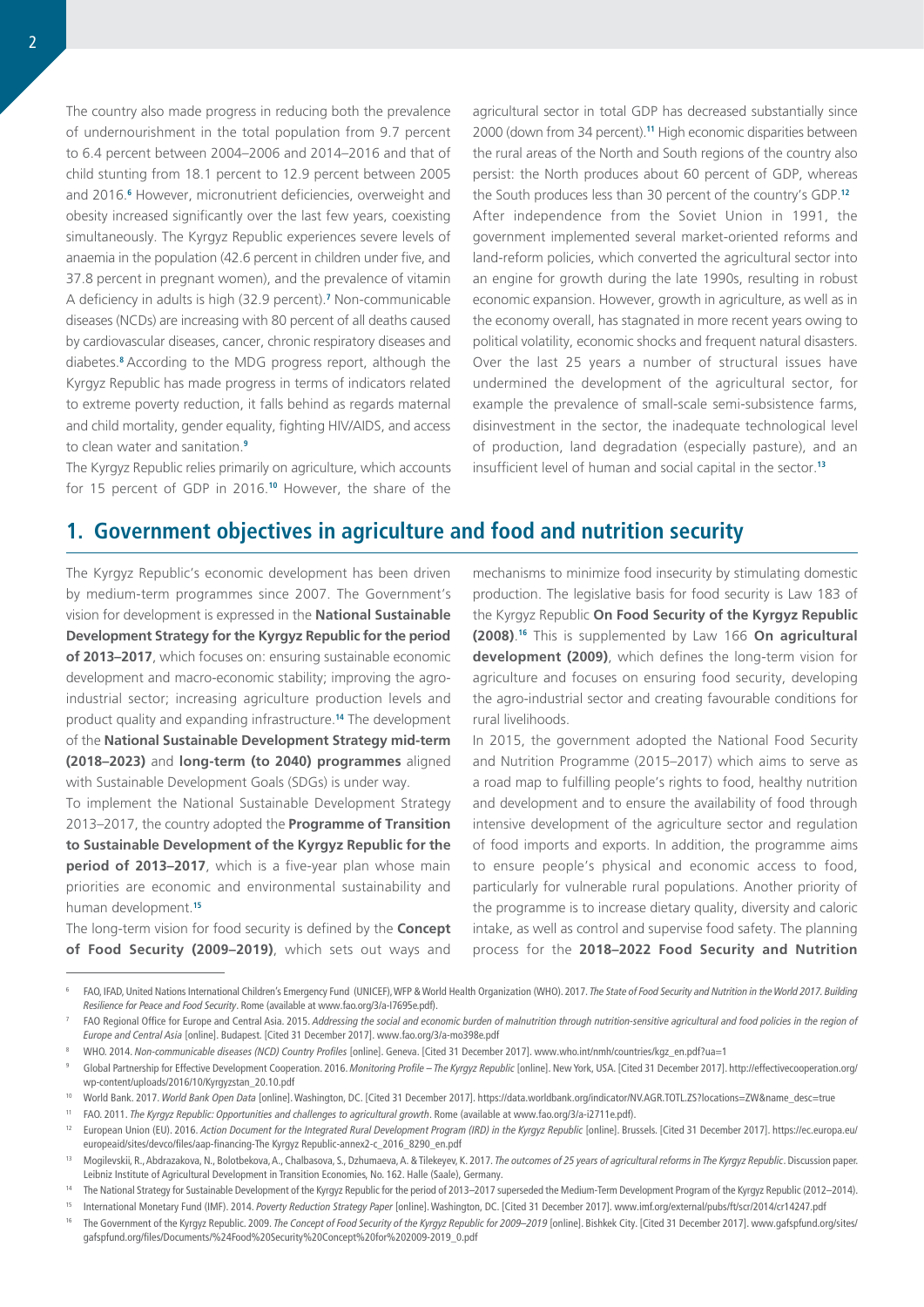**Programme** has recently started and will be aligned with the SUN Movement Strategy and Roadmap (2016–2020).**<sup>17</sup>**

The measures to strengthen social safety nets, reform the system of social care, step up child protection and improve social security for the elderly are expressed in the **Social Protection Development Strategy and Action plan 2012–2014**. The priority policy directions identified by the strategy include: increasing the benefit amounts paid to low-income families with children

**2. Trends in key policy decisions (2007–2017)**

## **2.1 Producer-oriented policy decisions**

Following the collapse of the Soviet Union in 1991, the Kyrgyz Republic undertook land and agrarian reform whereby former collective enterprises were reorganized through the redistribution of land and property shares to rural residents. This led to increased household plots and the emergence of new family-style peasant farms. Agricultural growth in the country has been pro-poor and associated with the redistribution of land assets to small family farms, with a subsequent accumulation of livestock assets. Despite the reform, government support to farmers remains weak. Therefore, reinforcing support to farmers, strengthening disaster risk management and rehabilitating degraded pastures will be pivotal for the attainment of agricultural growth.

#### **Shifting from direct to indirect farmers' subsidies**

Despite the abolition of direct subsidies to farmers after the collapse of the Soviet Union in 1991, the government continues to provide different types of support, namely by distributing wheat seeds through the **Seed Distribution Scheme**, fertilizers through the **State Fund of Material Reserves** or fuel at subsidized prices. Since 2008, fertilizers are also exempted from value added tax (VAT), when sold to farmers. The government also supports farmers through indirect price subsidies for the use of irrigation services and through subsidized leasing and renting fees charged for the use of agricultural machinery and equipment. Furthermore, the government provides subsidized interest rates on loans to farmers under a series of government programmes. This provides support to farmers who receive subsidized loans from partner banks in the government programme. The government compensates banks by paying the difference between the subsidized loan interest rate and the average market interest rate on loans. Thus, farmers pay

(**MBLIF Monthly Benefit for Low-Income Families with Children**) and to the disabled (**MSB**); the deinstitutionalization of social care; and the development of alternative social services. The government developed its **Social Protection Strategy 2015–2017** to ensure that food security and nutrition are integrated within the social protection framework and to implement the **National Social Protection Programme 2015–2017**. **18**

an interest rate of 10 percent regardless of the market rate (which reaches 25 percent).**<sup>19</sup>** The volume of support, however, is limited. The total amount of loans is USD 50–60 million per year**<sup>20</sup>** and the government gives the banks a sum of USD 7.5–9 million per year in compensation. The legislative basis of this programme is the **Law on the Development of Agriculture of the Kyrgyz Republic<sup>21</sup>** and the programme is implemented under the framework of the project **Financing of Agriculture –I-IV (2013–2016)**. **22**

#### **Attempts to strengthen disaster risk management**

The Kyrgyz Republic is located in an area where two immense tectonic plates collide, exposing the country to natural disasters which threaten food security. In light of this, in 2011, the government established the National Platform for Disaster Risk Reduction (NP DRR) and, in 2012, it formulated the National Strategy for the Comprehensive Safety of the Population and Territories from Disasters and Emergencies (2012–2020), whose overall goal is to ensure long-term disaster risk reduction until 2020 by developing measures to address not only natural disasters, but also those of human origin and bio-social disasters, including social conflicts.**<sup>23</sup>** Furthermore, the government is aiming at increasing the use of agricultural insurance. Legislation was enacted in 2009 to set up a compulsory weather-index crop insurance programme, with 50 percent of insurance premiums to be financed by the state. The law was not taken up by the insurance industry and the scheme has yet to become operational. In 2011 the Ministry of Agriculture drafted a law on livestock insurance, but it has not yet been passed.**<sup>24</sup>**

#### **Improving pasture management**

In the Kyrgyz Republic more than 40 percent of the agricultural land is seriously degraded, and over 85 percent of the total land

<sup>17</sup> Scaling Up Nutrition. 2017. *Sun Countries: Kyrgyzstan* [online]. Geneva. [Cited 31 December 2017].<http://scalingupnutrition.org/sun-countries/kyrgyzstan>

<sup>&</sup>lt;sup>18</sup> WFP. 2016. Operation Evaluation Report: Kyrgyz Republic [online]. Rome. [Cited 31 December 2017]. [http://documents.wfp.org/stellent/groups/public/documents/reports/wfp286818.pdf?\\_](http://documents.wfp.org/stellent/groups/public/documents/reports/wfp286818.pdf?_ga=2.244707653.1958004797.1497857338-1896232263.1497857338) [ga=2.244707653.1958004797.1497857338-1896232263.1497857338](http://documents.wfp.org/stellent/groups/public/documents/reports/wfp286818.pdf?_ga=2.244707653.1958004797.1497857338-1896232263.1497857338)

<sup>19</sup> The Government of the Kyrgyz Republic. 2017. *The Government of Kyrgyz* [online]. Bishkek. [Cited 31 December 2017]. [www.gov.kg/?p=92690&lang=ru](http://www.gov.kg/?p=92690&lang=ru)

Idem.

<sup>&</sup>lt;sup>21</sup> Ministry of Justice of the Kyrgyz Republic. 2009. *Law of The Kyrgyz Republic No. 166 on the development of agriculture in the Kyrgyz Republic [online]. Bishkek. [Cited 31 December 2017].* <http://cbd.minjust.gov.kg/act/view/ru-ru/202555>

<sup>&</sup>lt;sup>22</sup> Ministry of Justice of the Kyrgyz Republic. 2017. Government of the Kyrgyz Republic Decision No. 58 on the approval of the project Financing of Agriculture – 5 [online]. Bishkek. [Cited 31 December 2017]. <http://cbd.minjust.gov.kg/act/view/ru-ru/98762?cl=ru-ru>

<sup>&</sup>lt;sup>23</sup> The Government of the Kyrgyz Republic. 2012. National Strategy for the comprehensive safety of the population and territories of the Kyrgyz Republic from disasters and emergencies: *2012–2020* [online]. Bishkek. [Cited 31 December 2017]. <http://extwprlegs1.fao.org/docs/pdf/kyr148748.pdf>

<sup>24</sup> World Bank. 2016. *Kyrgyz Republic: Agricultural Sector Risk Assessment*. Bishkek (available at [http://documents.worldbank.org/curated/en/744171467997560716/pdf/103078-KG-P154004-](http://documents.worldbank.org/curated/en/744171467997560716/pdf/103078-KG-P154004-Box394863B-PUBLIC-ASRA.pdf) [Box394863B-PUBLIC-ASRA.pdf\)](http://documents.worldbank.org/curated/en/744171467997560716/pdf/103078-KG-P154004-Box394863B-PUBLIC-ASRA.pdf).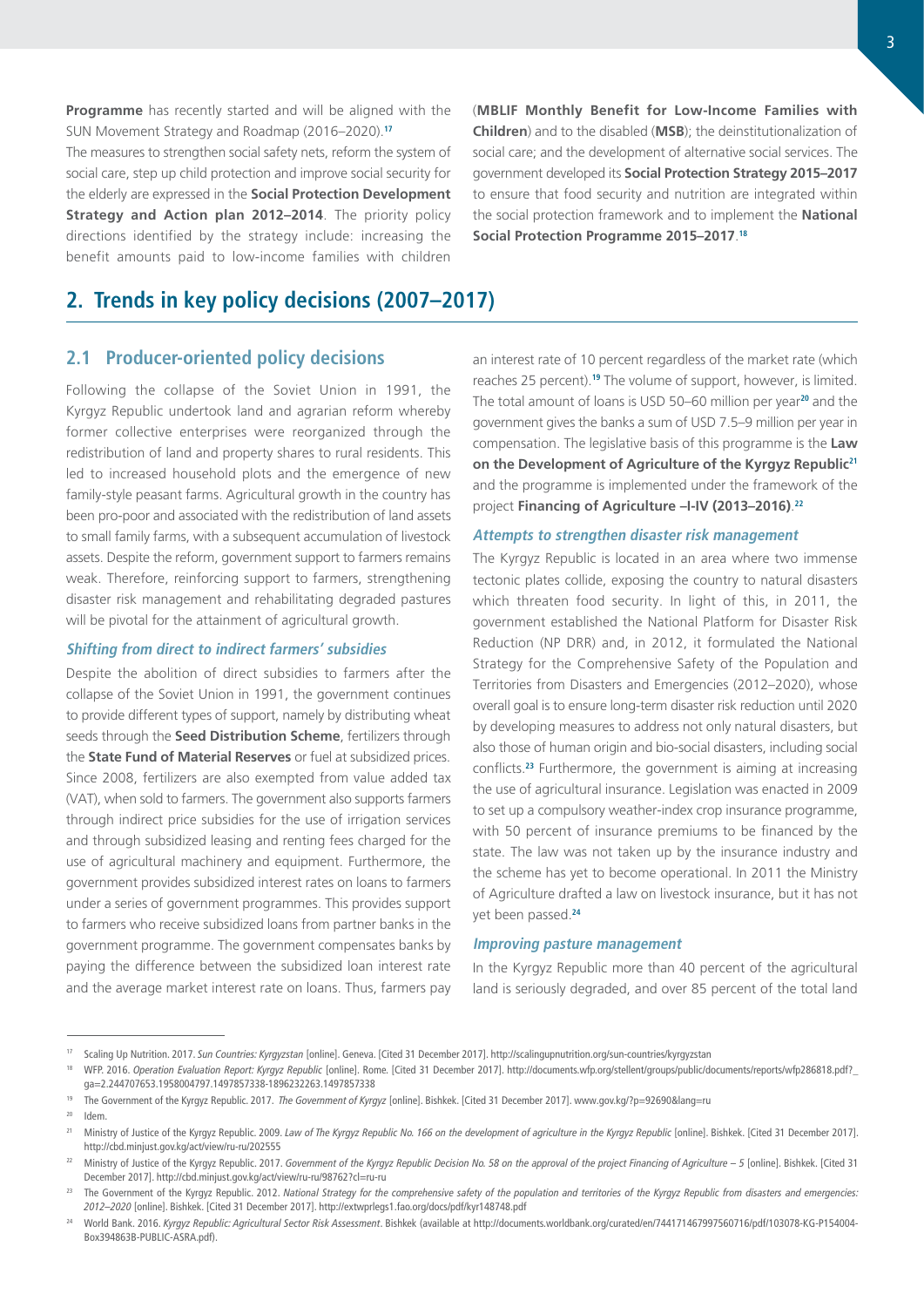area is exposed to erosion.**<sup>25</sup>** Land degradation is largely the result of poor pasture management in recent years. After the collapse of the USSR, roads and bridges that connected with highland pastures deteriorated, and the traditional practice of seasonal migration of livestock (transhumance) disappeared. Improving pasture management is, therefore, a national priority. The 2009 Pasture Law provides the main framework for pasture management reforms in the country, introducing several innovations. One of these is that pasture use is now based on pasture tickets for which individual herders pay fees – the value of the pasture fee depends on the number of livestock. This has replaced the previous system where pastures were leased and the payment varied according to the area that was farmed. The guidelines for pasture management reforms are further reinforced by two policy documents, namely the Pasture Sector Development Concept 2012–2015 and the Strategy of Pasture Sector Development and Plan of Action 2012–2015, whose goals are the improvement of living standards for the Kyrgyz population, guaranteed food security and the preservation of pasture ecosystems.**<sup>26</sup>**

## **2.2 Consumer-oriented policy decisions**

Non-contributory social assistance is targeted at certain categories of the population and encompasses cash transfers, nutrition and health-related programmes, and school-feeding schemes. The government increased non-contributory social assistance expenditure for categorically targeted programmes from 1.3 percent of GDP in 2008 to 2.2 percent in 2014 (higher than levels in Europe and Central Asia) . Nevertheless, the performance of the social assistance system in terms of coverage, targeting accuracy and adequacy, remains a challenge.**<sup>27</sup>**

## **Shifting social spending towards cash transfer programmes**

Since 1990, the government has implemented two cash transfer programmes targeting vulnerable households: the Monthly Benefit for Low-Income Families with Children (MBLIF) and the Monthly Social Benefit (MSB). The MBLIF programme aims at ensuring high quality and sustainable social services, targeting vulnerable families with children living below the guaranteed minimum income (GMI). Entitlement to the transfer depends on the presence of children in the household combined with means tests. The transfer covers the difference between children's per capita household income and the Guaranteed Minimum Income (GMI).**<sup>28</sup>** The other cash transfer programme is the MSB, which is a cash income replacement and

categorical benefit programme (not means-tested) targeting vulnerable groups with limited income-generating abilities (orphaned, disabled, and elderly people etc.), irrespective of the income of the beneficiary. Today, the amount of the transfer ranges from KGS 1 000 (USD 14.61) to KGS 3 000 (USD 43.83) per month depending on the category.**<sup>29</sup>**

Although the MBLIF programme had potential to alleviate extreme poverty and contribute to equalizing opportunities in the early years, the inclusion/exclusion errors remained high, causing inadequate coverage of children in the poorest quintile. Despite the fact that the government adopted the National Social Protection Programme 2015–2017, which aimed to shift spending toward the MBLIF programme to receive 45 percent of the total benefit budget and to improve its adequacy, no significant improvements have been attained.**<sup>30</sup>** Hence, to enhance the coverage of children and improve targeting, the government will replace the MBLIF programme with the Child Grant Programme (comprising three schemes) that will be operational as of 1 January 2018. The Child Grant programme will no longer depend on a household's income, envisaging universal coverage of children under one of the three child grant schemes. The programme provides: (1) a one-off cash transfer for each new-born child; (2) monthly cash transfers to families with children under three-years of age (per child); (3) monthly cash transfers to families with three or more children under 16 years of age enrolled in schools or vocational training institutions.**<sup>31</sup>**

#### **Reinforcing health and nutrition interventions**

In the Kyrgyz Republic, micronutrient deficiencies coexist with obesity and overweight, which are rapidly increasing. Some of the reasons for malnutrition are: the fact that agricultural policy is highly concentrated on producing staple crops; low productivity levels; and inadequate consumer awareness of healthy diet choices. In terms of health programmes, the government implemented the Den Sooluk, National Health Reform Programme (2012–2016 – extension to 2018), which aims to improve the quality of health care and achieve a reduction of anaemia among pregnant women by improving women´s awareness of anaemia prevention and maternal nutritional needs. In 2013, the government launched the National Programme on the Prevention and Control of NCDs 2013–2020 (embedded in the Strategy for Health Protection and Promotion of the Population until 2020), whose main goal is to create a national system for the prevention and control of NCDs in the country. With regard to nutrition interventions, in 2009

<sup>25</sup> UNDP/UNEP Poverty-Environment Initiative (PEI). 2016. *Poverty and Social Impact Assessment (PSIA) Report, Kyrgyzstan* [online]. Bishkek. [Cited 31 December 2017].<www.unpei.org/poverty>and-social-impact-assessment-psia-report-kyrgyzstan

 $26$  Idem

<sup>&</sup>lt;sup>27</sup> World Bank. 2014. *Kyrgyz Republic Public Expenditure Review Policy Notes, Social Assistance. Washington, DC.* 

<sup>&</sup>lt;sup>28</sup> The GMI is a discretionary threshold set by the government, whose value has been gradually increasing, from KGS 310 (USD 7.02) in 2010 to KGS 810 (USD 13.74) in 2015, but still falling well below the poverty line. The poverty line amounted to KGS 2 631 (USD 44.65) in 2015. United Nations Research Institute for Social Development. 2016. *A new social protection model in the CIS Countries: from social assistance to labour activation* (available at [www.h-brs.de/files/paper10\\_dugarova\\_web.pdf\)](https://www.h-brs.de/files/paper10_dugarova_web.pdf).

<sup>&</sup>lt;sup>29</sup> WFP. 2016. Operation Evaluation Report: Kyrgyz Republic [online]. Rome. [Cited 31 December 2017]. [http://documents.wfp.org/stellent/groups/public/documents/reports/wfp286818.pdf?\\_](http://documents.wfp.org/stellent/groups/public/documents/reports/wfp286818.pdf?_ga=2.244707653.1958004797.1497857338-1896232263.1497857338) [ga=2.244707653.1958004797.1497857338-1896232263.1497857338](http://documents.wfp.org/stellent/groups/public/documents/reports/wfp286818.pdf?_ga=2.244707653.1958004797.1497857338-1896232263.1497857338)

<sup>30</sup> United Nations Research Institute for Social Development. 2016. *A new social protection model in the CIS Countries: from social assistance to labour activation* [online]. Sankt Augustin, Germany. [Cited 31 December 2017]. [www.h-brs.de/files/paper10\\_dugarova\\_web.pdf](https://www.h-brs.de/files/paper10_dugarova_web.pdf)

<sup>31</sup> Ministry of Justice of the Kyrgyz Republic. 2017. *Law of the Kyrgyz Republic #163 on State Benefits in the Kyrgyz Republic. Article 5. 2017*. Bishkek (available at [http://cbd.minjust.gov.kg/act/view/ru-ru/111670\)](http://cbd.minjust.gov.kg/act/view/ru-ru/111670).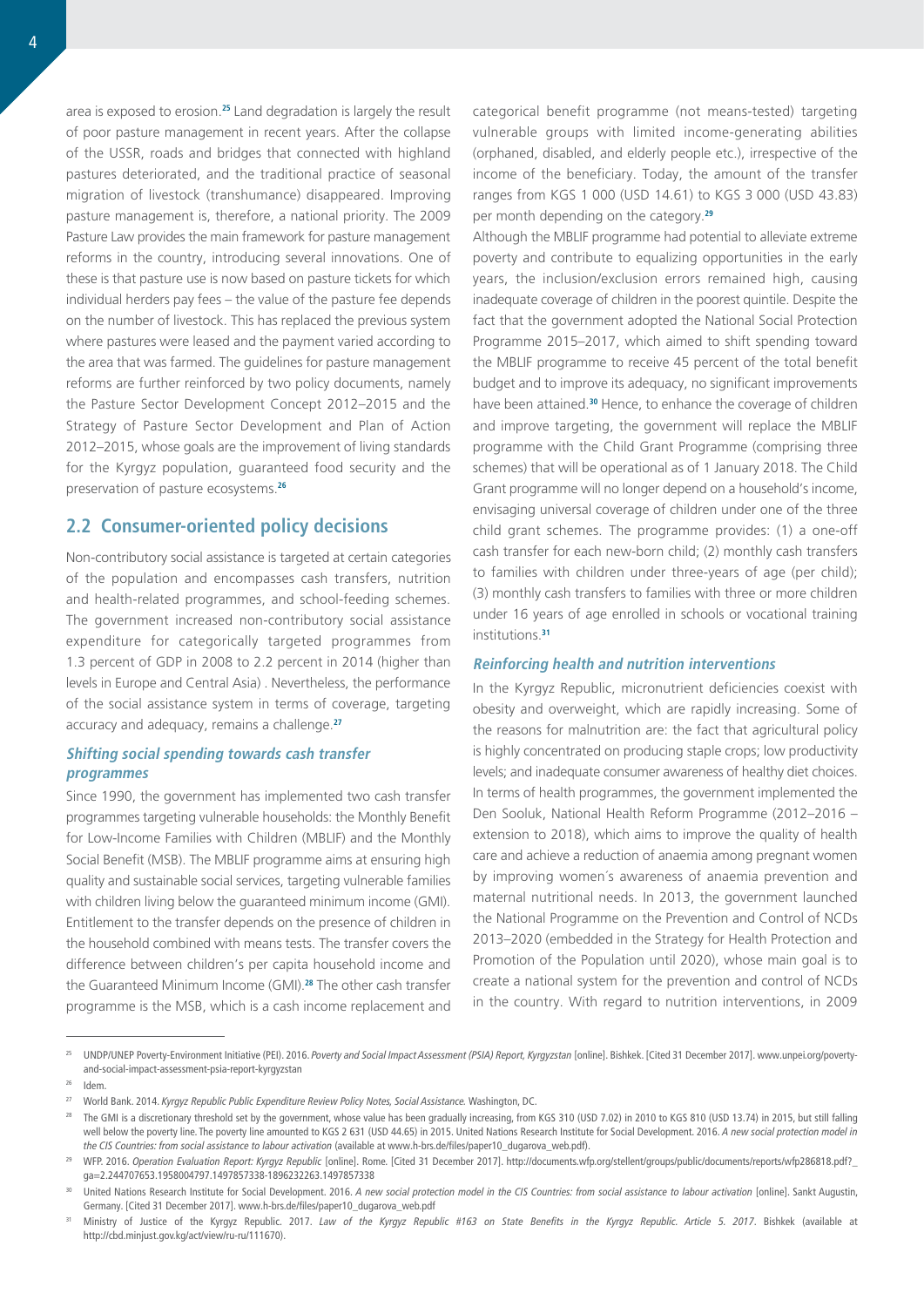the government adopted two laws: The Law on Compulsory Enrichment of Bread-making Flour to ensure access to iron and other nutritious micro elements to prevent anaemia; and the Code for the Marketing of Breast Milk Substitutes to protect women from the aggressive advertising of breast milk substitutes. The Food Fortification Working Group established by the government is aiming to achieve universal salt iodization by expanding the related programmes and introducing flour fortification.**<sup>32</sup>**

### **Scaling up the National School Meals Programme**

Since 2013 the government has been scaling up and enhancing the National School Meals Programme, and it currently supports core school-feeding programmes in many schools and school vegetable and garden pilot projects. The National School Meals Programme utilizes gardens located on the school premises. In September 2015, more than 62 000 primary school students received a nutritious hot meal during the school day, almost six times the number of students in the project's first year.**<sup>33</sup>** Furthermore, the government endorsed a School Meal Policy in December 2014, which set a strategic direction for the development of the National School Meals Programme until 2025.**<sup>34</sup>** In 2017, the UN World Food Programme and the Kyrgyz Ministry of Education and Science are partnering to scale up the National School Meals Programme in the country's poorest rural areas. To ensure the sustainability of the school meals project, WFP supplies only fortified wheat flour, while the government covers the remaining 87 percent of the cost of school meals.**<sup>35</sup>**

### **Trade- and market-oriented policy decisions**

The country depends on the import of basic food products, particularly wheat, which, combined with the high domestic wheat flour price, affects the most vulnerable food-insecure households.**<sup>36</sup>** The objective of the National Strategy for Sustainable Development (2013–2017) is to increase exports of national agricultural commodities and food products through the adoption of the Export Development Plan and accession to the Eurasian Economic Union.

## **Strengthening agricultural export potential**

In 2015 the Kyrgyz Republic developed a new Export Development Plan (EDP) for 2015–2017, whose main goal is to develop the competitive export potential to achieve sustainable economic growth. The government identified raw and processed meats, milk and dairy products, as well as fruits and vegetables as priority product groups for exports. The main tools that EDP uses are: access to trade information; improvement of entities and institutions' capacities; trade promotion, in particular export support and promotion; trade facilitation; development of and support for quality infrastructure; reduction of the tax burden; and providing exporters with access to financial resources. Since the adoption of the EDP, the government has launched several initiatives, such as the simplification of export procedures, signing memorandums of understanding with the major business associations, and providing support for the private sector to participate in trade fairs. In August 2016, the government approved the Action Plan for the Creation and Development of the Trade and Logistics Centres in the Kyrgyz Republic.**<sup>37</sup>**

#### **Accession to the Eurasian Economic Union (EAEU)**

In August 2015, the Kyrgyz Republic joined the Eurasian Economic Union (EAEU), thus facilitating its access to international trade and foreign investment. By joining the EAEU, the Kyrgyz Republic also benefited from China's role in funding large-scale infrastructure projects through direct lending to the Kyrgyz Government. As part of its EAEU accession package, the Kyrgyz Republic committed to adopting the unified tariff schedule of the EAEU. The Kyrgyz Republic is now able to apply customs duties, until 2020, that are different from (lower than) the EAEU tariff rates for various agricultural items (bovine and fish genetics, young plants, seed potatoes, kidney beans for sowing, corn seed hybrids, sauces, and preparations for animal feeds).**<sup>38</sup>**

# **3. Challenges**

Despite the remarkable progress of the Kyrgyz Republic in poverty reduction, the country still faces several challenges. Several studies have identified the need to reform the social assistance system, to increase farmers' resilience in the face of climate change, and to integrate small-scale farmers into modern supply chains.

#### **Reform of the social assistance system is needed**

According to a World Bank policy review, the Kyrgyz Republic needs to reform its social assistance system. The system of noncontributory social assistance has undergone several reforms. The adoption of the Law on State Social Benefits in 2009 led to the monetization of the former in-kind categorical benefits, revised the MBLIF targeting criteria and scaled up measures to

<sup>&</sup>lt;sup>32</sup> World Bank & UNICEF. 2011. Situational Analysis: Improving economic outcomes by expanding nutrition programming in the Kyrgyz Republic. Washington, DC.

<sup>&</sup>lt;sup>33</sup> WFP. 2015. WFP works with Education Ministry and Russian Federation to boost school meals in Kyrgyz Schools [online]. Rome. [Cited 31 December 2017]. [www.wfp.org/news/news-release/wfp-works-education-ministry-and-russian-federation-boost-school-meals-kyrgyz-scho\)](https://www.wfp.org/news/news-release/wfp-works-education-ministry-and-russian-federation-boost-school-meals-kyrgyz-scho)

<sup>34</sup> FAO. 2016. *Regional Overview of food insecurity in Europe and Central Asia*. Budapest (available at [www.fao.org/3/a-i6877e.pdf](http://www.fao.org/3/a-i6877e.pdf)).

<sup>35</sup> WFP. 2015. *WFP works with Education Ministry and Russian Federation to boost school meals in Kyrgyz Schools* [online]. Rome. [Cited 31 December 2017]. [www.wfp.org/news/news-release/wfp-works-education-ministry-and-russian-federation-boost-school-meals-kyrgyz-scho](https://www.wfp.org/news/news-release/wfp-works-education-ministry-and-russian-federation-boost-school-meals-kyrgyz-scho)

<sup>36</sup> WFP. 2016. *Country Brief.* Rome.

<sup>&</sup>lt;sup>37</sup> FAO. 2016. Workshop: agricultural export promotion in The Kyrgyz Republic [online]. Bishkek. [Cited 31 December 2017]. [www.fao.org/3/a-br884e.pdf](http://www.fao.org/3/a-br884e.pdf)

United States Department of Agriculture (USDA). 2015. The Kyrgyz Republic Joins Eurasian Economic Union (Gain Report) [online]. Washington, DC. [Cited 31 December 2017]. [www.fas.usda.](https://www.fas.usda.gov/data/kyrgyzstan-kyrgyzstan-joins-eurasian-economic-union) [gov/data/The Kyrgyz Republic-The Kyrgyz Republic-joins-eurasian-economic-union](https://www.fas.usda.gov/data/kyrgyzstan-kyrgyzstan-joins-eurasian-economic-union)